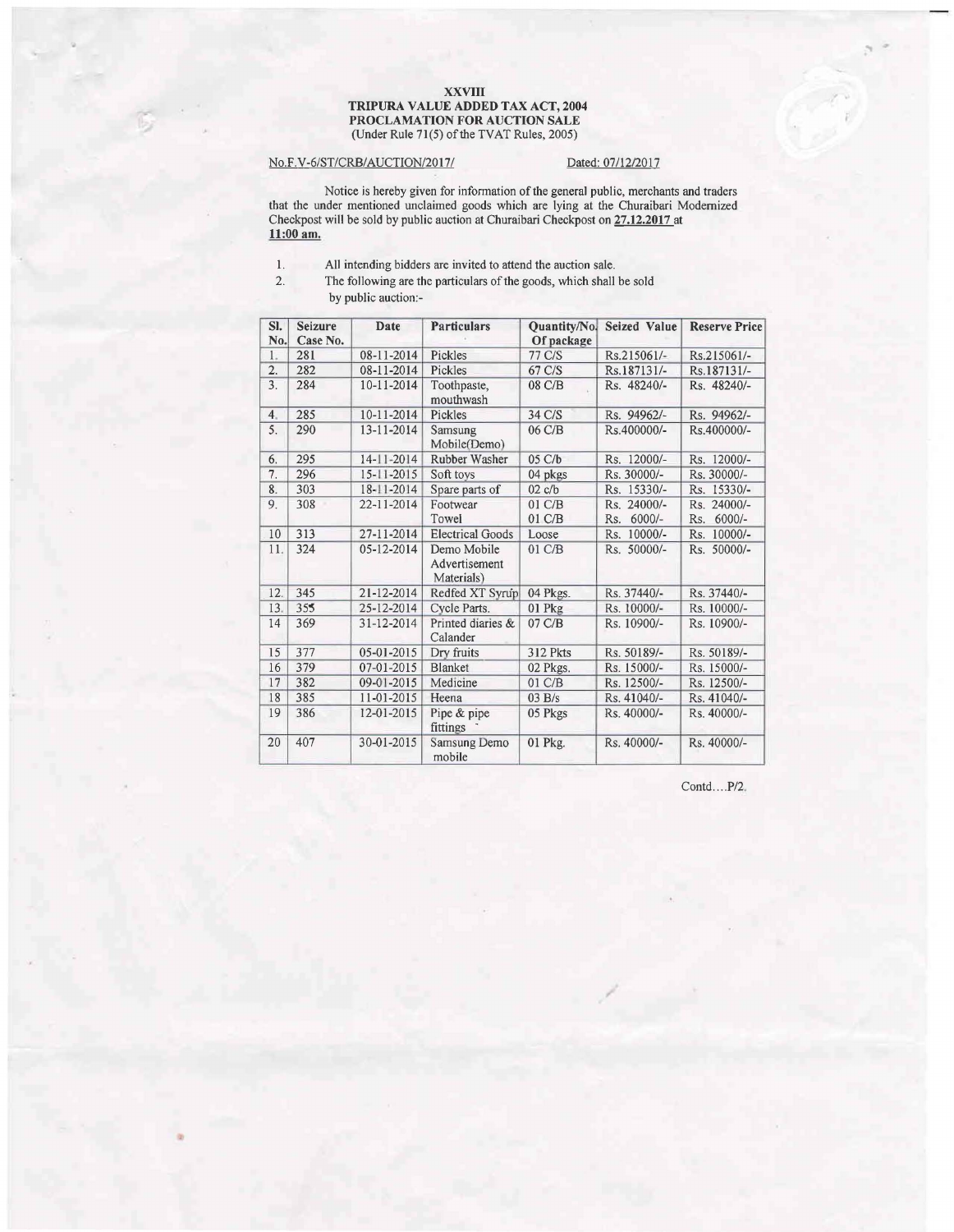Page-2.

| 21. | 411  | 04-02-2015 | Old & used empty<br>carton | Loose             | Rs. 5000/-       | Rs. 5000/-            |
|-----|------|------------|----------------------------|-------------------|------------------|-----------------------|
| 22. | 421  | 11-01-2015 | <b>Spare Parts</b>         | 04 C/B            | Rs 60000/-       | Rs 60000/-            |
| 23  | 458  | 03-03-2015 | Handkerchief               | $01 \text{ } C/B$ | Rs.15000/-       | Rs.15000/-            |
| 24. | 465  | 06-03-2015 | Paints                     | 10 C/B            | Rs.15000/-       | Rs.15000/-            |
| 25  | 490  | 19-03-2015 | Printed Pakaging<br>lavel  | 04 C/B            | Rs.10000/-       | Rs.10000/-            |
| 26. | 16   | 15-05-2015 | Ice cream Materials        | 10 C/S            | Rs. 5000/-       | Rs. 5000/-            |
| 27. | 17   | 15-05-2015 | Ice cream Materials        | 10 C/S            | Rs. 5000/-       | Rs. 5000/-            |
|     |      |            | Medicine                   | 01 C/S.           | Rs.10000/-       | Rs.10000/-            |
| 28  | 19   | 16-05-2015 | Armored Cable              | 01 bndl.          | Rs. 40000/-      | Rs. 40000/-           |
| 29  | 40   | 13-06-2015 | Imitation jewellery        | 01 C/B            | Rs. 29250/-      | Rs. 29250/-           |
| 30  | 47 A | 26-06-2015 | Machinery of all kinds     | 03 C/B            | Rs. 20000/-      | Rs. 20000/-           |
| 31  | 52   | 05-07-2015 | Toothpaste                 | 11 Pkgs           | Rs. 28750/-      | Rs. 28750/-           |
|     |      |            | Prickly Heat powder        | 09 Pkgs.          | Rs. 23040/-      | Rs. 23040/-           |
| 32  | 69   | 13-07-2015 | Electrical goods           | 04 C/B            | Rs. 30000/-      | Rs. 30000/-           |
| 33  | 88   | 25-07-2015 | Electronic Machine         | 01 C/S            | Rs. 40000/-      | Rs. 40000/-           |
| 34  | 81   | 20-07-2015 | Pressure Cooker            | 01 C/S.           | $5000/-$<br>Rs   | $5000/-$<br><b>Rs</b> |
| 35  | 94   | 27-07-2015 | <b>Welding Machine</b>     | 02 Nos            | Rs. 70000/-      | Rs. 70000/-           |
| 36. | 99   | 03-08-2015 | Furniture                  | 04 C/B            | Rs. 36370/-      | Rs. 36370/-           |
| 37  | 102  | 04-08-2017 | Imitation jewellery        | 02 C/B            | $20000/-$<br>Rs. | Rs. 20000/-           |
| 38  | 136  | 29-06-2015 | <b>Biscuit</b>             | $18 \text{ C/B}$  | $8100/-$<br>Rs.  | $8100/-$<br>Rs.       |
| 39  | 139  | 11-09-2015 | Food and food preparation  | 06 C/B            | Rs. 25000/-      | Rs. 25000/-           |

I, The auction shall be governed under the following conditions:-

- (a) The Superintendent of Taxes shall reserve the right to withhold the auction or to withdraw any item from the auction at any time or stage without assigning any reason thereof.
- (b) The goods will be put on open bid for auction and will be sold to the bidder if and when such bid willbe considered reasonable by the auctioning authority.
- (c) The auction sale value must be paid in cash by the higher bidder on demand immediately on the spot after the bid is closed.

Contd...P/3.

... .